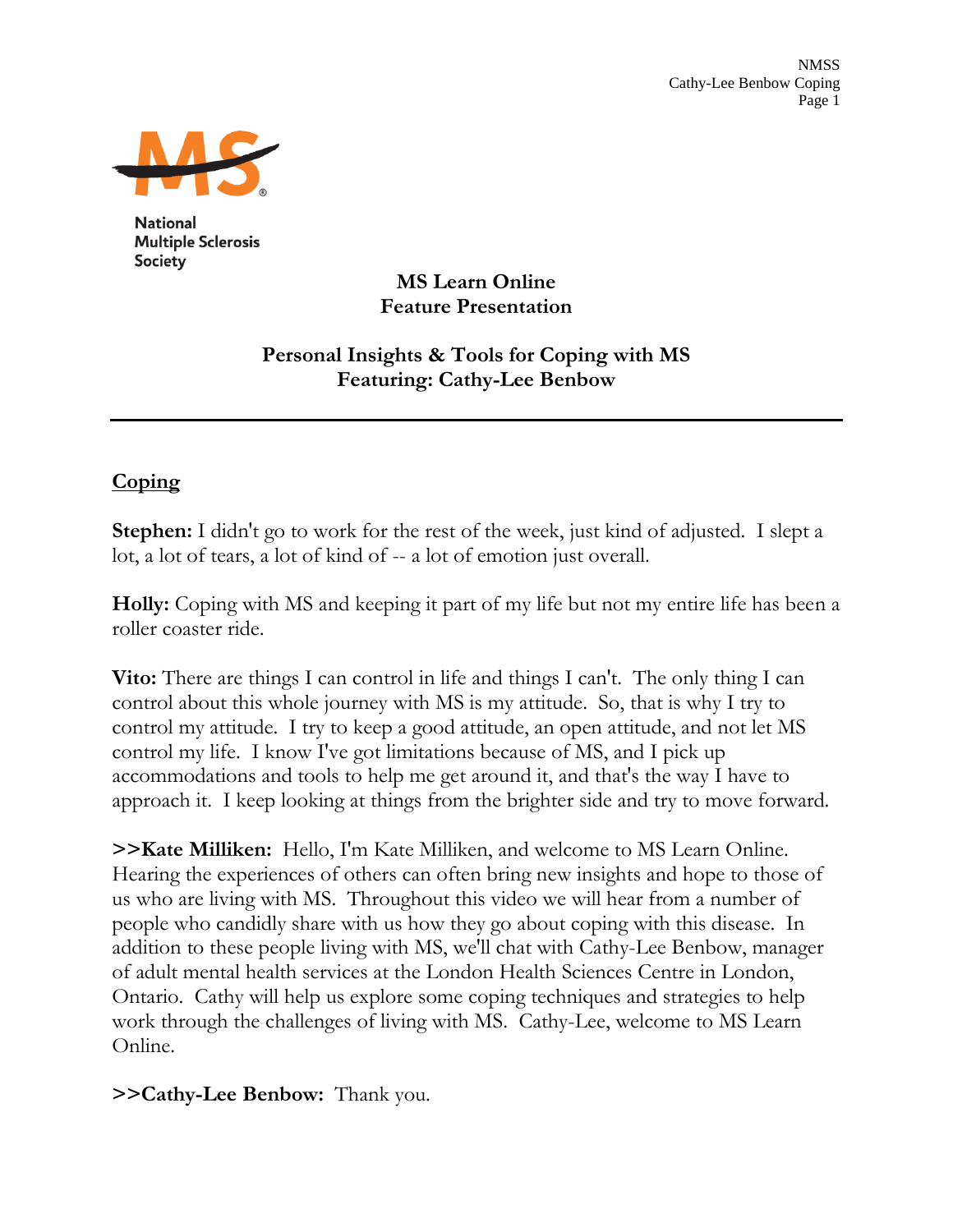**>>Kate Milliken:** Cathy-Lee, Stephen talks about having to stay home from work and having to adjust in terms of time. Can you talk about the importance of that time and to give yourself time to adjust?

**>>Cathy-Lee Benbow:** What I love about Stephen's choice in words is that he mentions adjustment, not acceptance. And this is where I have a bit of an issue with semantics. Patients would sometimes say to me, "I should be getting over this quicker, Cathy-Lee. I should just be accepting what's happening and moving on." And I would say to them, "Sometimes I have a hard time with that word, because 'accept' to me sounds like someone came and knocked on your door and said, 'Would you mind having this chronic neurological condition with this much uncertainty, and we're not quite sure how it's going to affect you, but would you just take it and roll with it?'"

## **>>Kate Milliken:** Yes, passive.

**>>Cathy-Lee Benbow:** Yes. "Adjustment," to me, is a word that makes more sense to me, and I would share with clients that "adjust" to me, sounds like Stephen is acknowledging the challenge he is currently dealing with, taking some time to process it, and figuring out how he is going to adjust to that change and keep on going, which sounds much more active, involved, and gives, I think, more of a sense of control over the changes people are experiencing. So, I like his choice of words.

**>>Kate Milliken:** Stephen talks about adjusting, Holly talks about calling her MS experience a roller-coaster ride. So, how would you make that ride smoother?

**>>Cathy-Lee Benbow:** How you make the ride smoother, I've learned over 25 years working with people with MS, many, many strategies that people use. I think the first step is educating yourself, which we've talked about already, identifying where your supports are. I would often meet with clients and patients after an exacerbation, so certainly during that exacerbation when they needed support from their healthcare provider, we were there. But I would often ask them to come back in after the exacerbation had resolved and we would talk about what went well and what didn't go so well during managing that last exacerbation. So that people could identify the next time the roller coaster took a dip, who they might put in place, what strategies they might begin to use already before the dip gets into its lowest point.

But, again, really important to acknowledge that, yes, it will be a roller coaster, let's not deny it. So, let's look at planning and adjusting to how we are going to manage that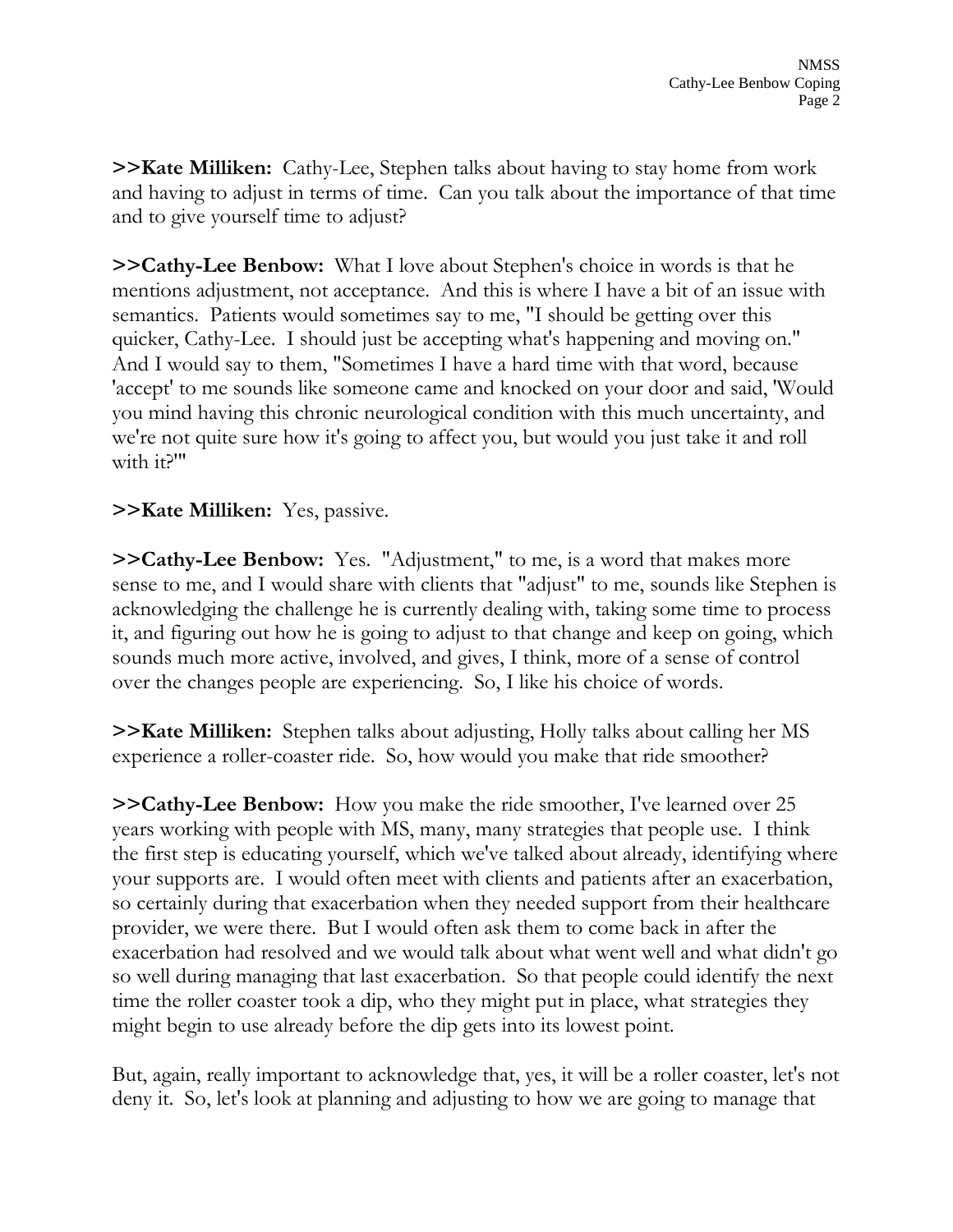roller coaster as best as possible. It will not eliminate the roller coaster, it will just hopefully make the ride a little easier.

**>>Kate Milliken:** And no matter where you are on your own roller coaster, you always have your attitude that is with you, and Vito talks about controlling his attitude. So, any advice on how to put your attitude in a good place to ride along with your MS?

**>>Cathy-Lee Benbow:** I think, again, acknowledging that you will have times where you feel more good about your attitude than others. So, can someone always keep a very positive, upbeat attitude about the challenges they meet in life? Definitely not, so we need to challenge people's expectations.

I would often explore with people, though, what was their definition of managing as good an attitude as possible? So, people would say, "I would know I'm keeping my attitude up if I am maintaining my community social activities." Okay, how will we help you to keep doing that during this time of challenge and change? So, there are those outside supports we use to maintain as good an attitude as possible. But recognizing we will have times when we just don't have the best of attitudes, but maybe that's a trigger for us to take up some of those other strategies that help us cope as best as possible.

**>>Kate Milliken:** Cathy-Lee, thank you so much. Your experience is obvious and helpful. So, thanks so much for being here.

**>>Cathy-Lee Benbow:** Thank you.

**>>Kate Milliken:** If you would like to get more information on multiple sclerosis, go to nationalmssociety.org. This is Kate Milliken for MS Learn Online. Thank you for joining us.

**Cheryl:** You can't run from it, you can't hide from it. You have to face it, and when you do, it's not like you're inviting the Intruder, but you're facing it, you're dealing with it. And it helps you. You make friends with it to a degree, and it shows you what you need to know. It's speaking a language to you that you need to learn.

**Donna:** With MS, don't let the disease define you. Don't define yourself as an MS victim. You're not a victim, you are a person who is experiencing this condition.